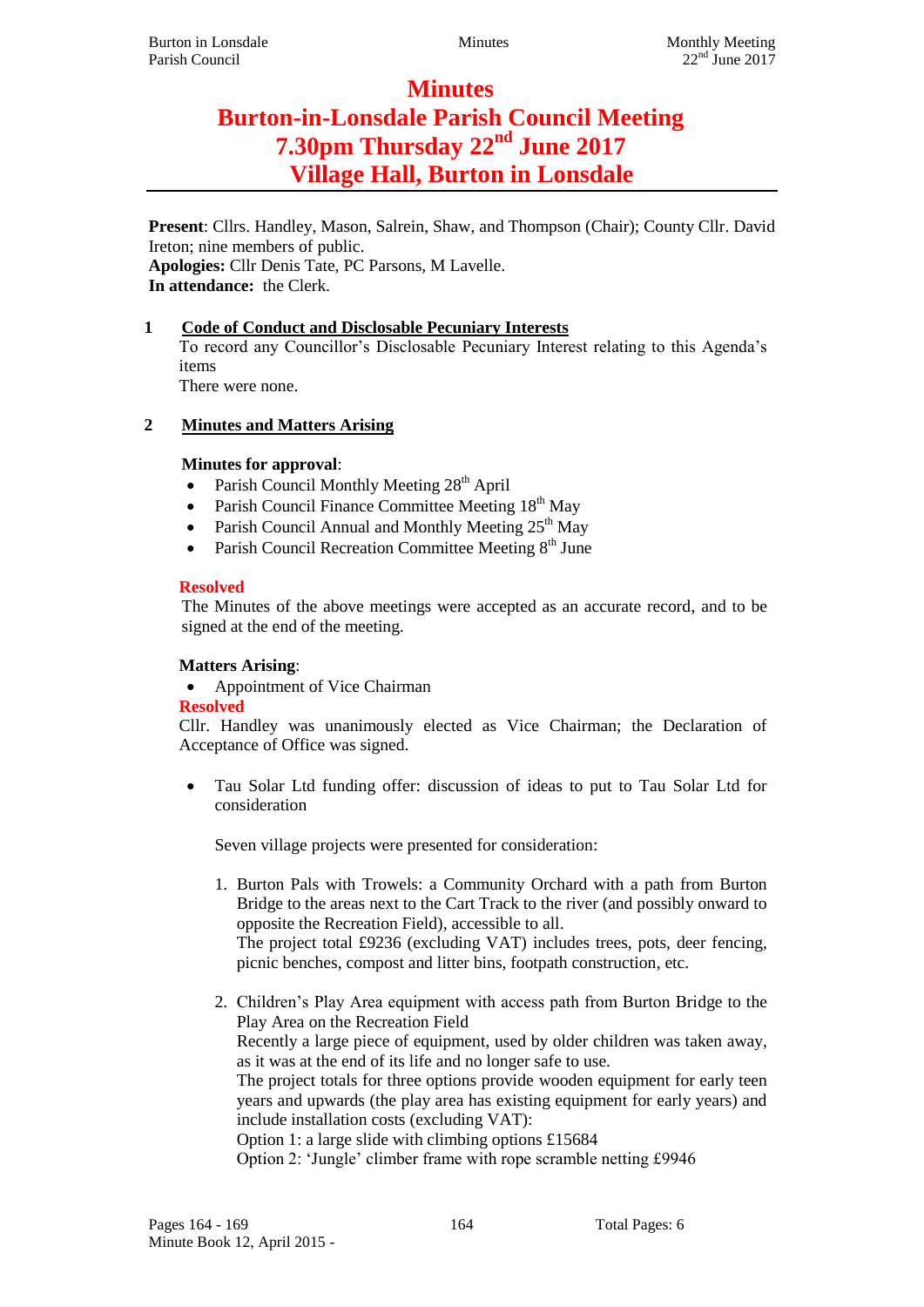Option 3: Adventure Trail of six items £12662 A fence around the children's play area (for safety) is estimated to cost £1000, and would be installed by volunteers.

3. Outdoor Gym / Trim Trail on the Recreation Field The project offers zero-cost physical activity to local people, encouraging regular exercise for all ages above seven years. All quotes include installation and exclude VAT: Toning multi-gym (7 stations, 9 exercises) £7719 Full body multi gym (8 stations, 10 exercises) £9310 Champion Gym (4 stations, 9 exercises) £11332 Street workout (can be used by 9 people at a time, 9 stations, 25 exercises, one location) £14143 Trim Trail Circuit tough mudder style £16072 Fitness package (7 items): £9212 Outdoor Fitness package (6 items) £8069 (can also include children's items)

One of the options offers the opportunity to exercise and produce up to 100W of energy!

- 4. Solar pv panels for the Sports Pavilion and Village Hall The village has great potential to augment its 'green' potential through solar pv energy production. A solar pv installation on the south-facing sports pavilion and village hall roofs would cost approximately £6500 per roof, ie a total of £13000. The panels are guaranteed for 20 years, and should last 25 years. The panels are self-cleaning (from rainfall); there is no maintenance. The current payback period is 12 to 15 years, depending on energy prices
- 5. Two energy efficient freezers for the community-run village shop Previously both new energy efficient lighting and freezers were under consideration. After investigation, it was considered more beneficial and cost effective to pursue energy efficient equipment in the form of new A-rated food freezers, which would costs £888.
- 6. A consultation regarding future All Saints' Church heating provision The church is a very cold building and costly to heat, as the boiler is very old and inefficient. A small section of the church was partitioned off as a smaller space would be easier to heat. After initial research a biomass boiler was suggested; the Parochial Church Council is now examining wider issues including heating the building in a more innovative but energy efficient way. A request is being made for Tau Solar to consider a donation toward a consultation process to give more detailed information of the options.
- 7. Replacement rebound boards for the all-weather sports pitch The community's all-weather pitch was built twenty years ago by local charity Burton Community Sports Association, and received funding from outside bodies such as the Lottery Foundation, Sport England, and the Parish Council. Some of the wooden perimeter re-bound boards were replaced in 2012. The remaining wooden boards now need urgent replacement, at a cost of approximately £3700 for the boards and using volunteers to install them.

The Chairman thanked everyone for their presentations. The projects may be considered as part of a whole village programme of works. The sums requested will be examined, and organisations will be asked about monetary contributions towards the projects, including possible grants from outside bodies. The general intent is to deliver as many projects as possible, with attention being given to those projects that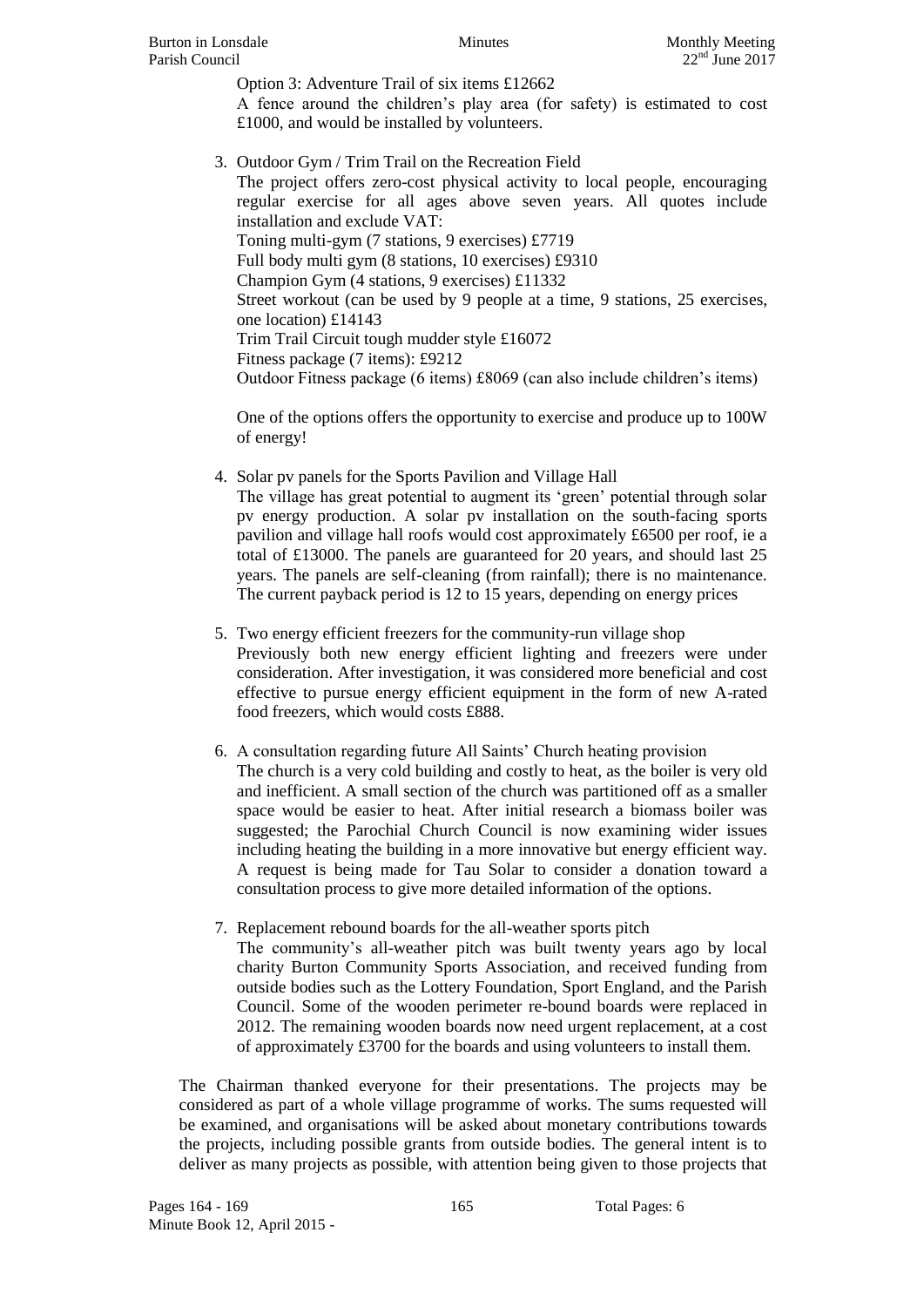are not likely to attract grants. There will be a discussion outside this meeting to summarise the projects and costings and draw up a proposal for Tau Solar Ltd. To take advantage of the Parish Council's VAT status, the projects could be run in partnership with the Council, so that VAT is not an additional cost.

County Cllr. Ireton repeated the funding offer regarding the picnic tables; he also mentioned that NYCC Highways may be able to do the footpath construction work; Clerk to get details after the meeting.

#### **3 Public Questions** or Statements: see attached conditions

Hot Air Balloon launches from the Recreation Field: Mr Burns draw to the Council's attention some hot air balloon launches from the Recreation Field were observed recently; he will forward the dates to the Clerk.

## **4 Reports**

a) Police

PC Parsons presented her apologies; there were 72 reported incidents in the area last month of which just one was in Burton.

b) Integrated Local Care Community meeting report

Cllrs. Thompson and Tate attended a recent meeting held at Looking Well, Bentham: items discussed included a more integrated approach to health and social care in the community.

- c) North Yorks County Councillor: please see above.
- d) Craven District Councillors

Reports and Planning Matters

Cllr. Thomson reported the most recent Draft Local Plan 2017 was published on  $19<sup>th</sup>$  June; the public consultation is for six weeks; regarding the land use proposals for Burton, there appears to be little or no change in the areas that have been reviewed and CDC's recommendations. All residents are encouraged to submit comments direct to CDC. The target date for final publication is December 2017.

e) Clerk; YLCA, including future Data Protection regulations review; Correspondence

The Clerk informed councillors of the forthcoming Data Protection regulations review; YLCA will inform member councils when the next actions are required.

## **5 Finance Matters**

- a) Bank balances, including receipts since statement date The Clerk gave details as per the appendix.
- b) Approval of payments of budgeted and non budgeted items **Resolved**

To approve the payments as per the appendix.

c) Risk Assessments Review

Cllr. Shaw drew councillors' attention to Section 4, relating to the river where there appears to be no preventative measures re drowning/being swept away. This will be re-examined outside the meeting.

## **6 Parish Councillor Reports**

- a) Village Hall Committee: Cllr Salrein reported the wi-fi internet hub has been removed as was too expensive to continue without users paying for access.
- b) Bentham Common Lands Charity: Cllr Thompson reported some of the riverside area administered by the Charity, opposite Bridge End, is being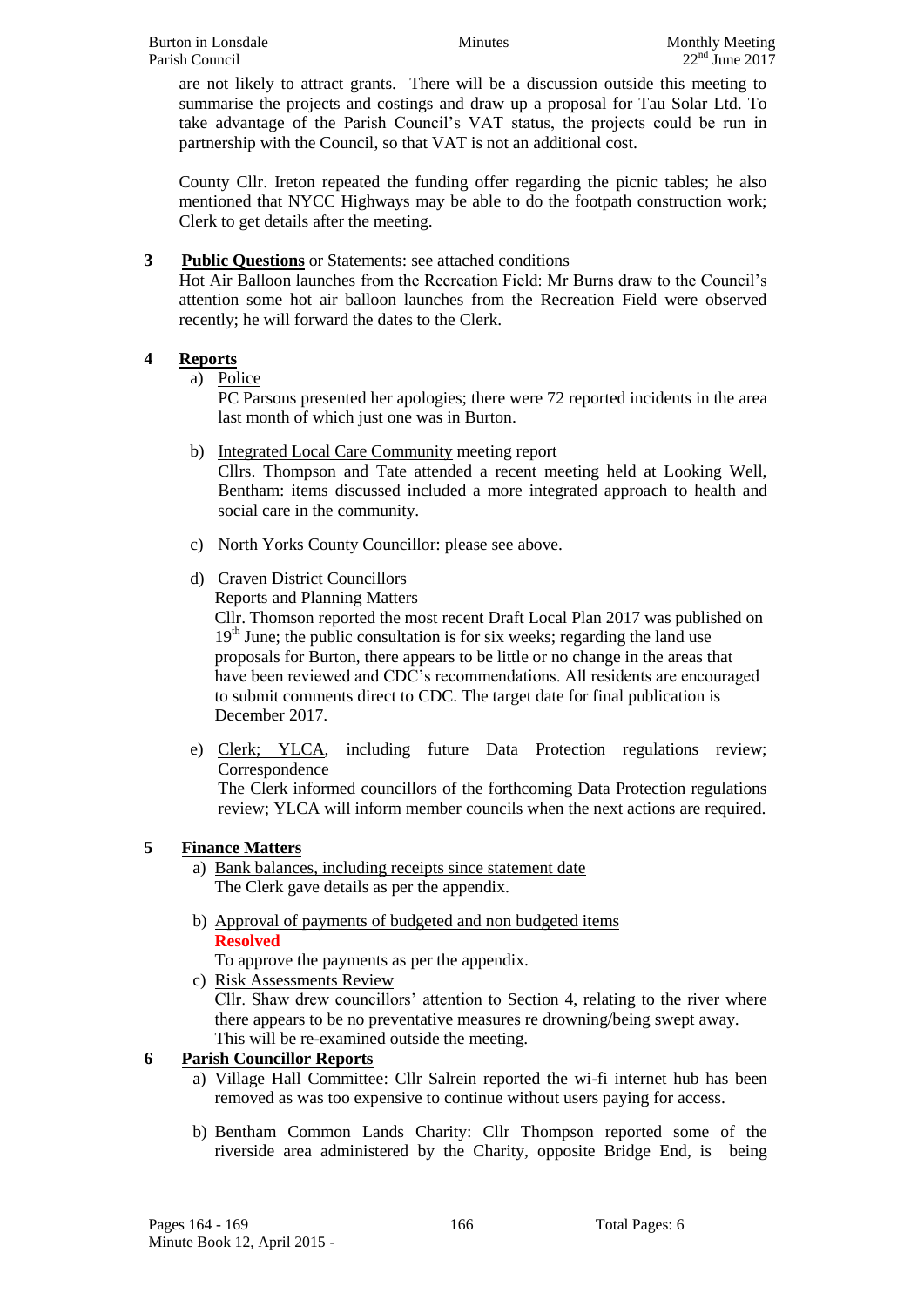cleared by volunteers in preparation for the community orchard.

- c) Woodland Trust: no report
- d) Local Footpath Volunteers: Cllr Thompson reported a small job outside the Burton area has been completed. The Bogg Beck footpath and steps project has yet to be scheduled for action.

## **7 Recreation Committee**

It was noted the Recreation Committee met on  $1<sup>st</sup>$  June 2017 (see above Minutes). Both Mike Illsley and Ian Parker are committee members; Mike Illsley is doing maintenance items, including the stone wall boundary opposite the car park. A builder will be contacted for advice/quote for repair; visibility in both directions on the road will be re-checked before proceeding.

- Play Area inspection reports: the wooden climbing frame and ladder has been taken down.
- Pavilion: bookings, maintenance, including cleaning The bookings are coming through: the archery club is a regular user in the summer; Wray AFC are hoping to use the football pitch this coming winter. There are a number of one-off events (see below), and children's parties are also a regular event. Cllr Shaw offered to obtain local magazines to which advertising should be sent.
- Sports Events: Cricket  $5<sup>th</sup>$  August 2017; Fun Run  $30<sup>th</sup>$  September: insurance provision, grass cutting

#### **Resolved**

It was agreed to adopt the two sports events under the Parish Council's name, thus providing Council insurance for the events.

The grass cutting of the cricket square has begun; M Illsley to liaise with contractor on continuing grass care.

#### **8 Maintenance Reports**

- a) Village Green, including War Memorial: no report
- b) Riverside Land: summer inspection; photographic record: no report
- c) Very Old and Separate Churchyard: grass cutting The volunteer has been unable to cut the grass this season; Clerk to seek a quote for strimming the growth, with a view to monthly cutting thereafter this season.
- d) Street Lighting: request to shield light outside 29 High St.

The Council has received a request to shield the street light outside 29 High Street.

The Chairman explained a price for both a shield and an LED light have been obtained. However, after discussion, it was

#### **Resolved**

The resident should be asked why the problem has arisen now, as he/she moved to the property in 2015.

e) Public benches

The Chairman acknowledged none of the benches have been re-varnished for 18 months or more, and invited volunteers to 'adopt' a bench, so that maintenance work can be done. It was noted Pals with Trowels have 'adopted' the bench outside the school, and put pots of flowers on it; however, the pots have had to be moved elsewhere, as someone preferred to use the bench rather than just look at it.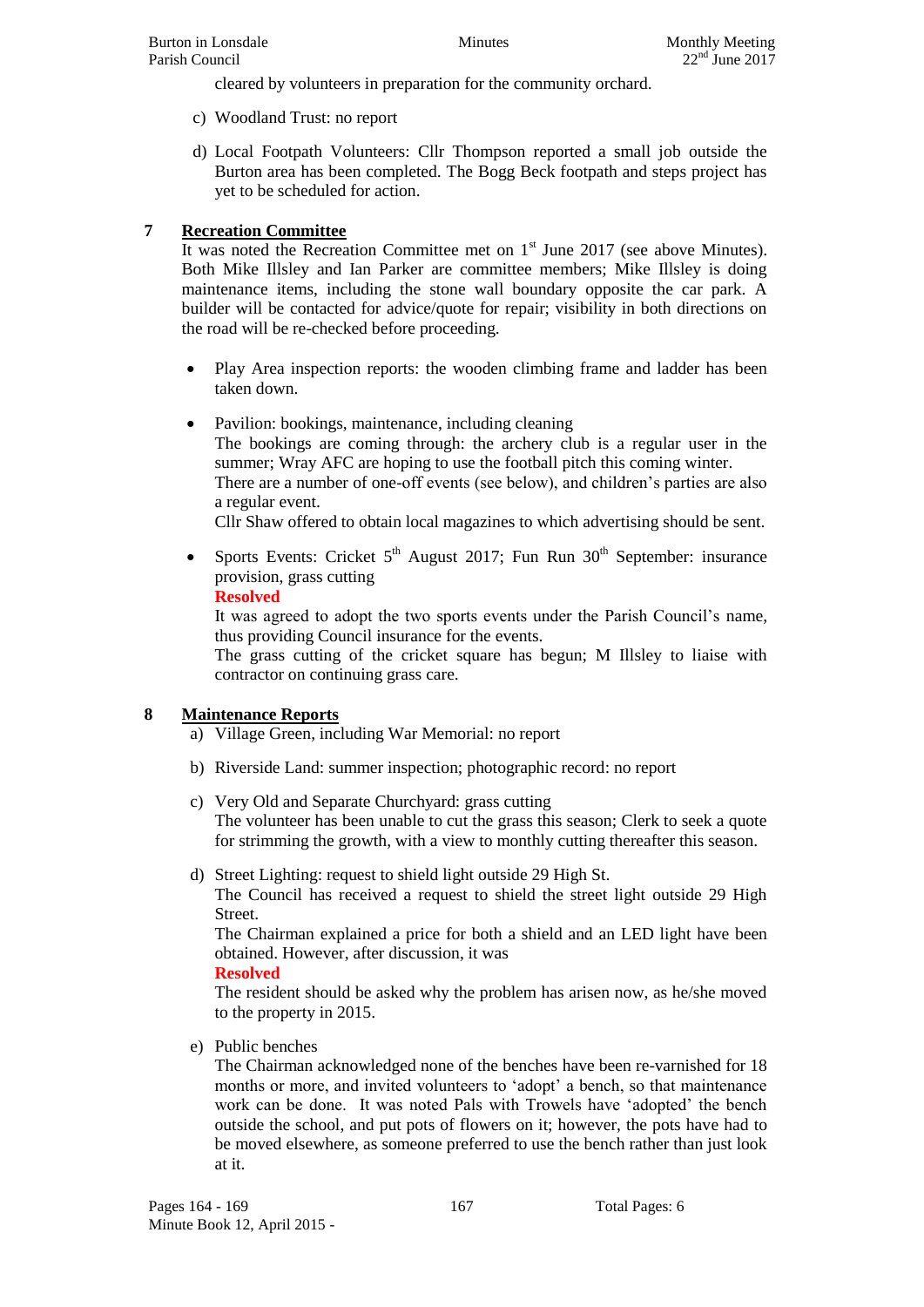#### **9 Items to be included by Clerk in press release** There were no items.

#### **10 Date, time and venue next monthly Parish Council meeting** 7.30pm, Thursday  $27<sup>th</sup>$  July 2017, in the Village Hall

Finally, before closing the meeting, the Chairman brought to everyone's attention that Cllr. Salrein is celebrating her 94<sup>th</sup> birthday today. The meeting congratulated Cllr. Salrein and sang 'Happy Birthday To You', which was graciously acknowledged.

The meeting closed at 9.15pm

**Signed ............................................................................. Dated..........................**